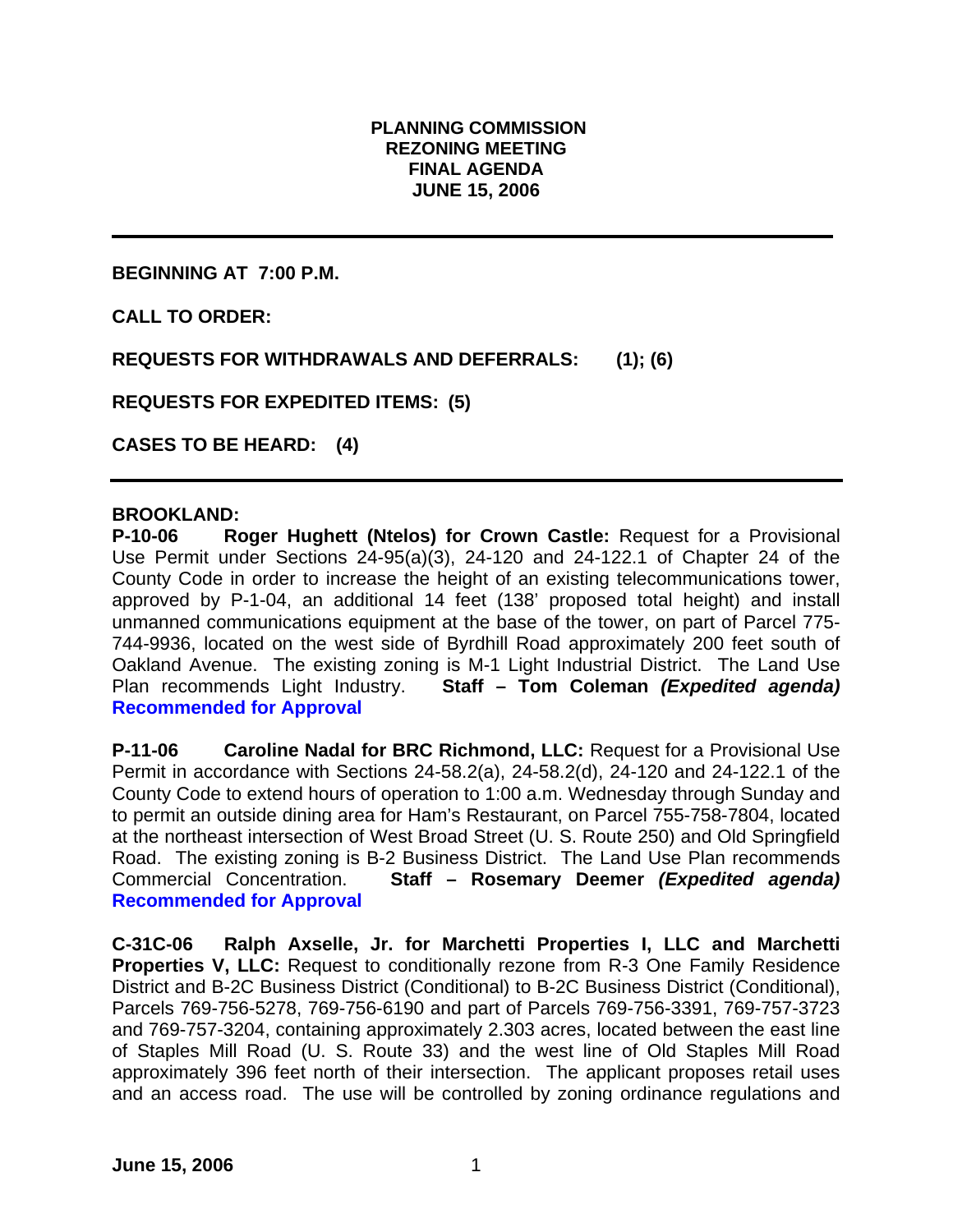proffered conditions. The Land Use Plan recommends Commercial Concentration. **Staff – Lee Tyson Recommended for Approval**

**C-32C-06 Courtney Fisher for Wilton Real Estate & Development Co.:** Request to amend proffered conditions accepted with rezoning case C-51C-02, on Parcel 770- 745-1768, located at the northeast intersection of Interstate 64 and Bethlehem Road. The applicant proposes to amend Proffer 4 related to the company preparing the building elevations, and Proffer 7 to increase the building height limitation from thirty-five (35) feet to forty-five (45) feet. The existing zoning is C-1 Conservation District and O-2C Office District (Conditional). The Land Use Plan recommends Environmental Protection Area. **Staff – Lee Tyson Recommended for Approval**

#### **FAIRFIELD:**

**P-7-06 E. Thomas Rilee, III, P.C. for Padilla's Inc. (t/a Amigo's Restaurant):** Request for a Provisional Use Permit in accordance with Sections 24-58.2(a), 24-120 and 24-122.1 of the County Code in order to extend hours of operation to 1:30 a.m. on Saturday and Sunday mornings for Amigo's Restaurant, on Parcel 784-753-7530, located at the southeast intersection of Brookside Boulevard and Brook Road (U. S. Route 1). The existing zoning is B-1 Business District and B-2C Business District (Conditional). The Land Use Plan recommends Commercial Arterial. The site is in the Enterprise Zone. **Staff – Tom Coleman Withdrawn by applicant** 

**C-25-06 James W. Fleming:** Request to rezone from R-4 One Family Residence District to R-0 One Family Residence District, Parcel 799-735-8376, containing 2.42 acres, located on the east line of Duke Street at its intersection with Young Street. The applicant proposes to construct a detached garage. The R-4 District regulations permit a maximum of 682.5 square feet of accessory structures; the R-0 District regulations permit a maximum of 3000 square feet of accessory structures. The Land Use Plan recommends Urban Residential, 3.4 to 6.8 units net density per acre. The site is in the Airport Safety Overlay District. **Staff – Livingston Lewis** *(Expedited agenda)*  **Recommended for Approval**

## **THREE CHOPT:**

## *Deferred from the May 11, 2006 Meeting.*

**C-75C-05 John J. Hanky III, for Barrington Development, Inc:** Request to conditionally rezone from R-3C One Family Residence District (Conditional) to O-2C Office District (Conditional), Parcel 740-758-4797, containing 2.215 acres, located on the east line of the proposed John Rolfe Parkway right-of-way approximately 310 feet south of Three Chopt Road. The applicant proposes an office development. The use will be controlled by zoning ordinance regulations and proffered conditions. The Land Use Plan recommends Suburban Residential 2, 2.4 to 3.4 units net density per acre, and Environmental Protection Area. The site is in the West Broad Street Overlay District. **Staff – Nathalie Croft Deferred to the July 13, 2006 Meeting.**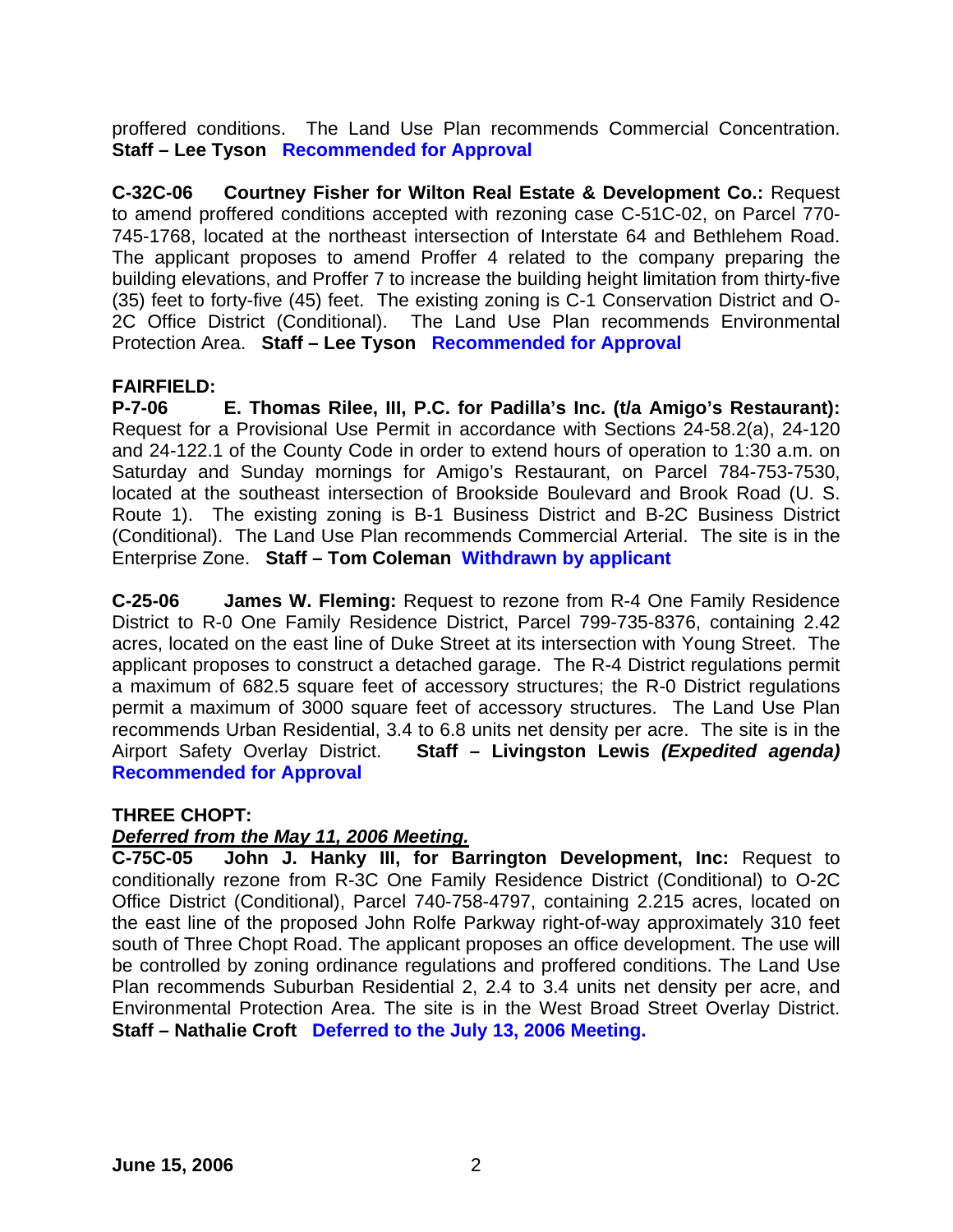# *Deferred from the May 11, 2006 Meeting.*

**P-4-06 Gloria Freye for Bechtel Corp.:** Request for a Provisional Use Permit under Sections 24-95(a)(3) and 24-122.1 of Chapter 24 of the County Code in order to construct a 149' high telecommunication tower on Parcel 744-771-3182, located on the east line of Shady Grove Road north of Hames Lane. The existing zoning is A-1 Agricultural District. The Land Use Plan recommends Suburban Residential 2, 2.4 to 3.4 units net density per acre. **Staff – Tom Coleman** *(Deferral requested to the August 10, 2006 Meeting)* **Deferred to the August 10, 2006 Meeting.** 

# *Deferred from the May 11, 2006 Meeting.*

**C-11C-06 Neil Rankins for R & R Development, LC.:** Request to rezone from [R-5C] General Residence District (Conditional) to B-2C Business District (Conditional), Parcels 739-761-2693 and 739-762-0100, containing 2.441 acres, located on the south line of West Broad Street (U. S. Route 250) approximately 195 feet east of Spring Oak Drive. The applicant proposes a retail development. The use will be controlled by zoning ordinance regulations and proffered conditions. The Land Use Plan recommends Mixed Use. The site is in the West Broad Street Overlay District. **Staff – Tom Coleman** *(Deferral requested to the July 13, 2006 Meeting.)* **Deferred to the July 13, 2006 Meeting.**

**P-8-06 Denise Kranich for Innsbrook Foundation:** Request for a provisional use permit in accordance with Sections 24-62.2(f), 24-120 and 24-122.1 of Chapter 24 of the County Code in order to extend provisional use permit P-12-03 to continue operating a temporary outdoor entertainment pavilion (Innsbrook Pavilion) for an additional three (3) years, on part of Parcel 750-768-4593, containing approximately 6.4 acres, located at the northeast intersection of Nuckols Road and Interstate 295. The existing zoning is M-1C Light Industrial District (Conditional). The Land Use Plan recommends Planned Industry. **Staff – Livingston Lewis** *(Expedited agenda)*  **Recommended for Approval** 

**C-12C-04 Andrew M. Condlin for Water Tower Associates, LLC:** Request to conditionally rezone from B-1C Business District (Conditional) to B-3C Business District (Conditional), part of Parcel 747-757-6938, containing 1.142 acres, located at the northeast intersection of Old Cox and Three Chopt Roads. A veterinarian facility including office, hospital, grooming and day school for dogs is proposed. The use will be controlled by proffered conditions and zoning ordinance regulations. The Land Use Plan recommends Commercial Concentration. **This case was filed in 2004, but tabled by the applicant. Staff – Tom Coleman** *(Deferral requested to the July 13, 2006 Meeting.)* **Deferred to the July 13, 2006 Meeting.** 

**C-26C-06 Roy Amason for McCabe's Grant L.L.C.:** Request to conditionally rezone from A-1 Agricultural District, R-1 One Family Residence District, C-1 Conservation District, R-2A One Family Residence District, and R-3 One Family Residence District to R-2AC One Family Residence District (Conditional), Parcels 743- 755-1624, 742-755-8449, 742-754-8984, 743-754-4375, and 743-754-0266, containing approximately 14.32 acres, located at the southern terminus of Crown Grant Road,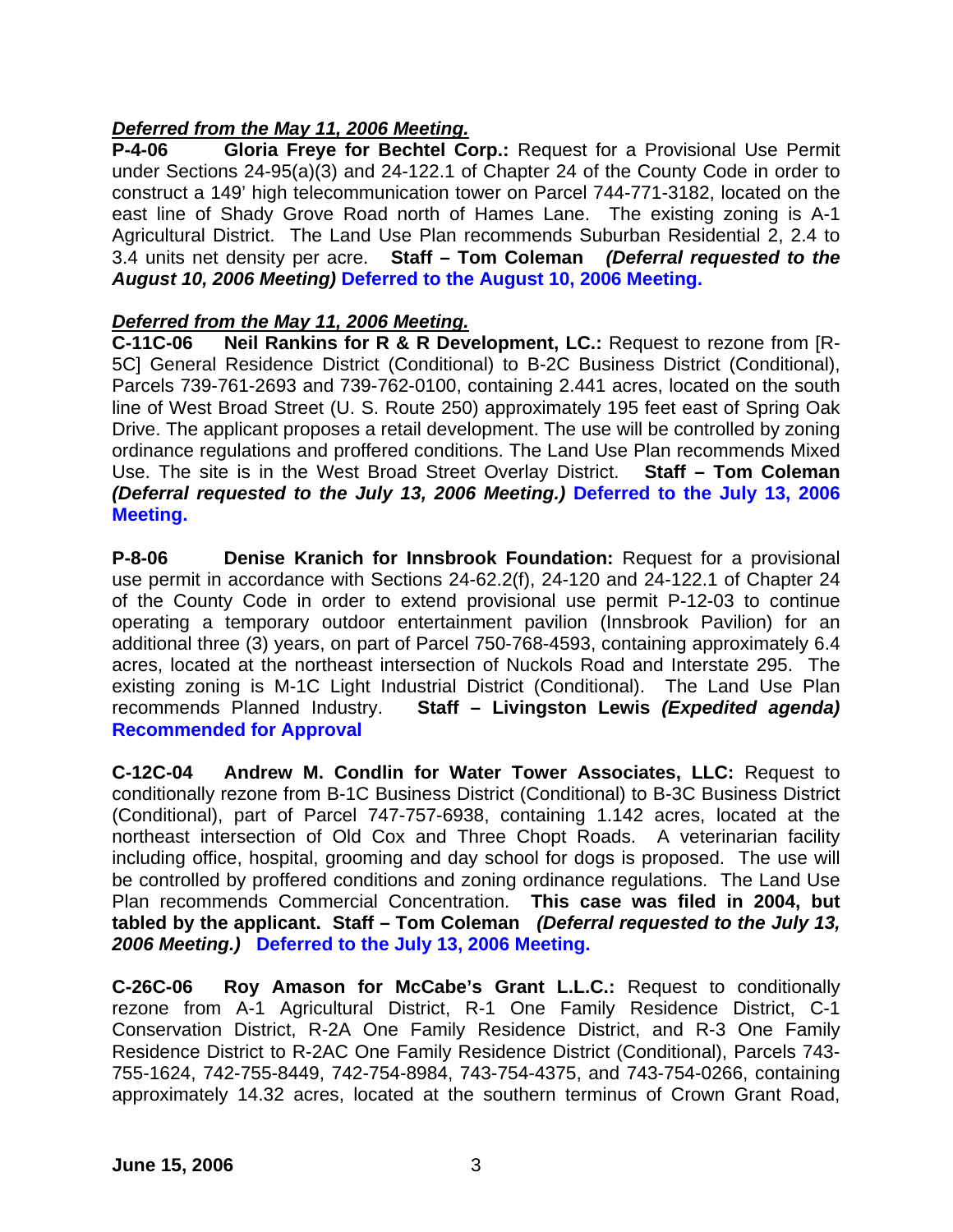Loreine's Landing Lane and Persimmon Trek. The applicant proposes a single family residential development with a maximum of 27 dwelling units. The use will be controlled by zoning ordinance regulations and proffered conditions. The Land Use Plan recommends Suburban Residential 1, 1.0 to 2.4 units net density per acre, Environmental Protection Area, and Suburban Residential 2, 2.4 to 3.4 units net density per acre. **Staff – Nathalie Croft** *(Deferral requested to the July 13, 2006 Meeting.)*  **Deferred to the July 13, 2006 Meeting.** 

# **TUCKAHOE:**

**None** 

## **VARINA:**

## *Deferred from the May 11, 2006 Meeting.*

**P-6-06 Ann Leonard Harris:** Request for a Provisional Use Permit under Sections 24-12.1(b) and 24-122.1 of Chapter 24 of the County Code in order to operate a bed and breakfast inn on Parcel 802-699-4985, located at the terminus of Equestrian Way in The Paddocks subdivision. The existing zoning is R-3 One Family Residence District. The Land Use Plan recommends Suburban Residential 1, 1.0 to 2.4 units net density per acre. **Staff – Tom Coleman** *(Deferral requested to the June, 2007 Meeting.)* **Deferred to the June 14, 2007 Meeting.** 

**C-28C-06 William W. Browning, Jr.:** Request to conditionally rezone from R-3 One Family Residence District and M-2 General Industrial District to M-2C General Industrial District (Conditional) and C-1 Conservation District, part of Parcel 799-709-0564, containing 7.48 acres, located at the northeast intersection of Old Osborne Turnpike and McCoul Street. The applicant proposes an office warehouse. The use will be controlled by zoning ordinance regulations and proffered conditions. The Land Use Plan recommends Suburban Residential 1, 1.0 to 2.4 units net density per acre, Environmental Protection Area, and Open Space/Recreation. **Staff – Livingston Lewis Recommended for Approval** 

**P-9-06 Gary Barber for National Communication Tower LLC:** Request for a Provisional Use Permit under Sections 24-92.2, 24-95(a), 24-120 and 24-122.1 of Chapter 24 of the County Code to construct a 199' monopole telecommunications tower, on Parcel 851-666-7691, located 343' east of Carters Mill Road. The existing zoning is A-1 Agricultural District. The Land Use Plan recommends Prime Agriculture. The site is in the Airport Safety Overlay District. **Staff – Tom Coleman** *(Deferral requested to the July 13, 2006 Meeting.)* **Deferred to the July 13, 2006 Meeting.** 

**C-29C-06 Ralph Axselle for Laburnum Associates LLC:** Request to conditionally rezone from PMD Planned Industrial District to B-3C Business District (Conditional), Parcel 815-718-5710, containing 136.493 acres, located on the east line of South Laburnum Avenue at its intersection with I-64. A retail shopping area is proposed. The use will be controlled by zoning ordinance regulations and proffered conditions. The Land Use Plan recommends Planned Industry and Environmental Protection Area. The